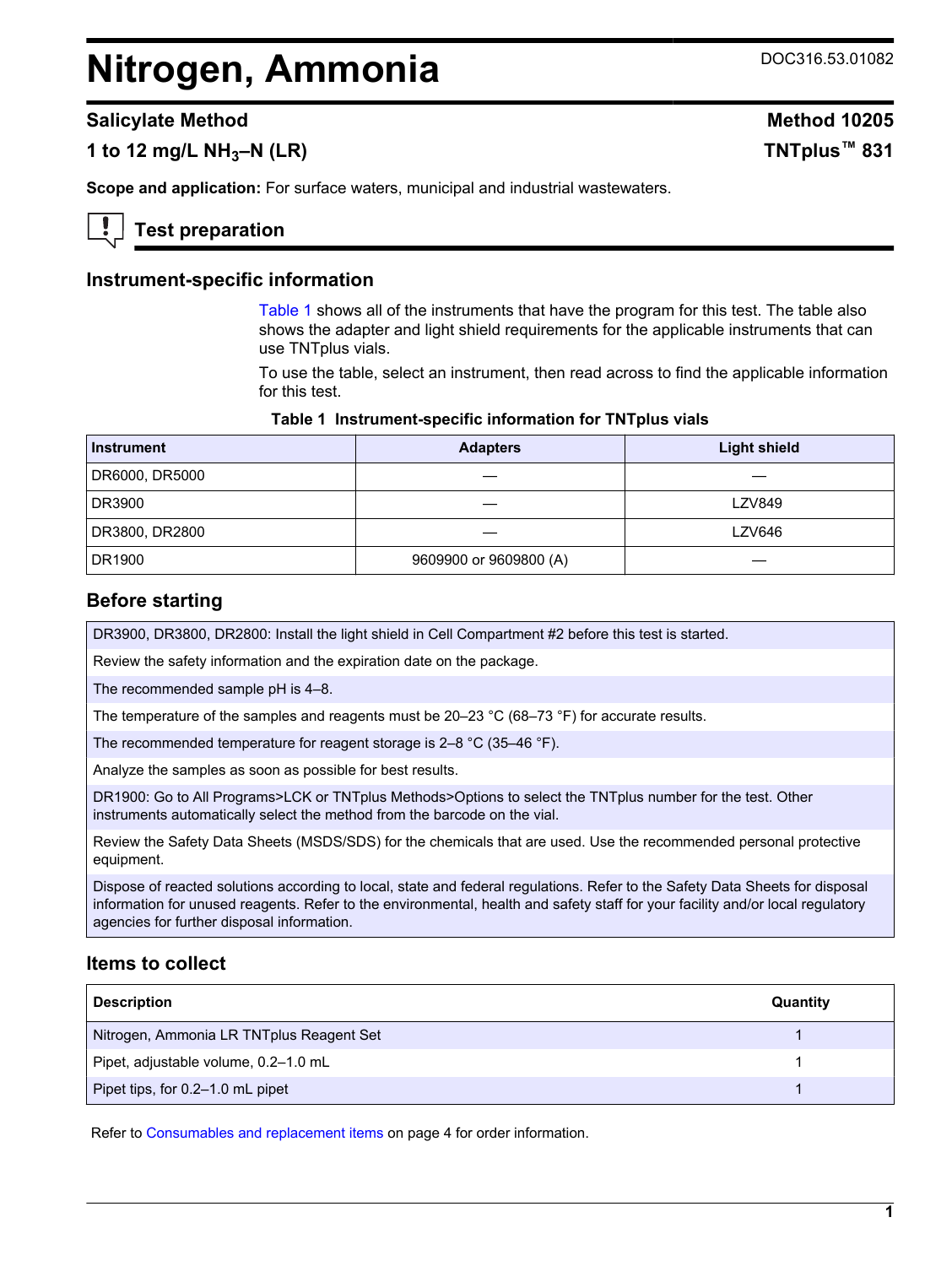# **Sample collection and storage**

- Collect samples in clean glass or plastic bottles.
- Analyze the samples as soon as possible for best results.
- To preserve samples for later analysis, adjust the sample pH to less than 2 with concentrated hydrochloric acid. No acid addition is necessary if the sample is tested immediately.
- Keep the preserved samples at or below 6  $^{\circ}$ C (43  $^{\circ}$ F) for a maximum of 28 days.
- Let the sample temperature increase to room temperature before analysis.
- Before analysis, adjust the pH to 7 with 5 N sodium hydroxide solution.
- Correct the test result for the dilution caused by the volume additions.

# **Test procedure**



**1.** Carefully remove the lid from the DosiCap™ Zip cap. Remove the cap from the test vial.



**2.** Use a pipet to add 0.5 mL of sample to the test vial. Immediately continue to the next step.



**3.** Turn the DosiCap Zip over so that the reagent side goes on the test vial. Tighten the cap on the vial.



**4.** Shake the vial 2–3 times to dissolve the reagent in the cap.

Look through the open end of the DosiCap to make sure that the reagent has dissolved.



**5.** Start the reaction time of 15 minutes.



**6.** Clean the vial.



**7.** DR1900 only: Select program 831. Refer to [Before starting](#page-0-0) on page 1.



**8.** Insert the vial into the cell holder. DR1900 only: Push **READ**. Results show in  $NH<sub>3</sub>-N$ .

# **Reagent blank correction**

For the best results, measure the reagent blank value for each new lot of reagent. Replace the sample with deionized water in the test procedure to determine the reagent blank value. Subtract the reagent blank value from the sample results automatically with the reagent blank adjust option. Measure the reagent blank value when a new lot of reagent is used.

- **1.** Use deionized water as the sample in the test procedure to measure the reagent blank value.
- **2.** Set the reagent blank function to on. The measured reagent blank value is shown.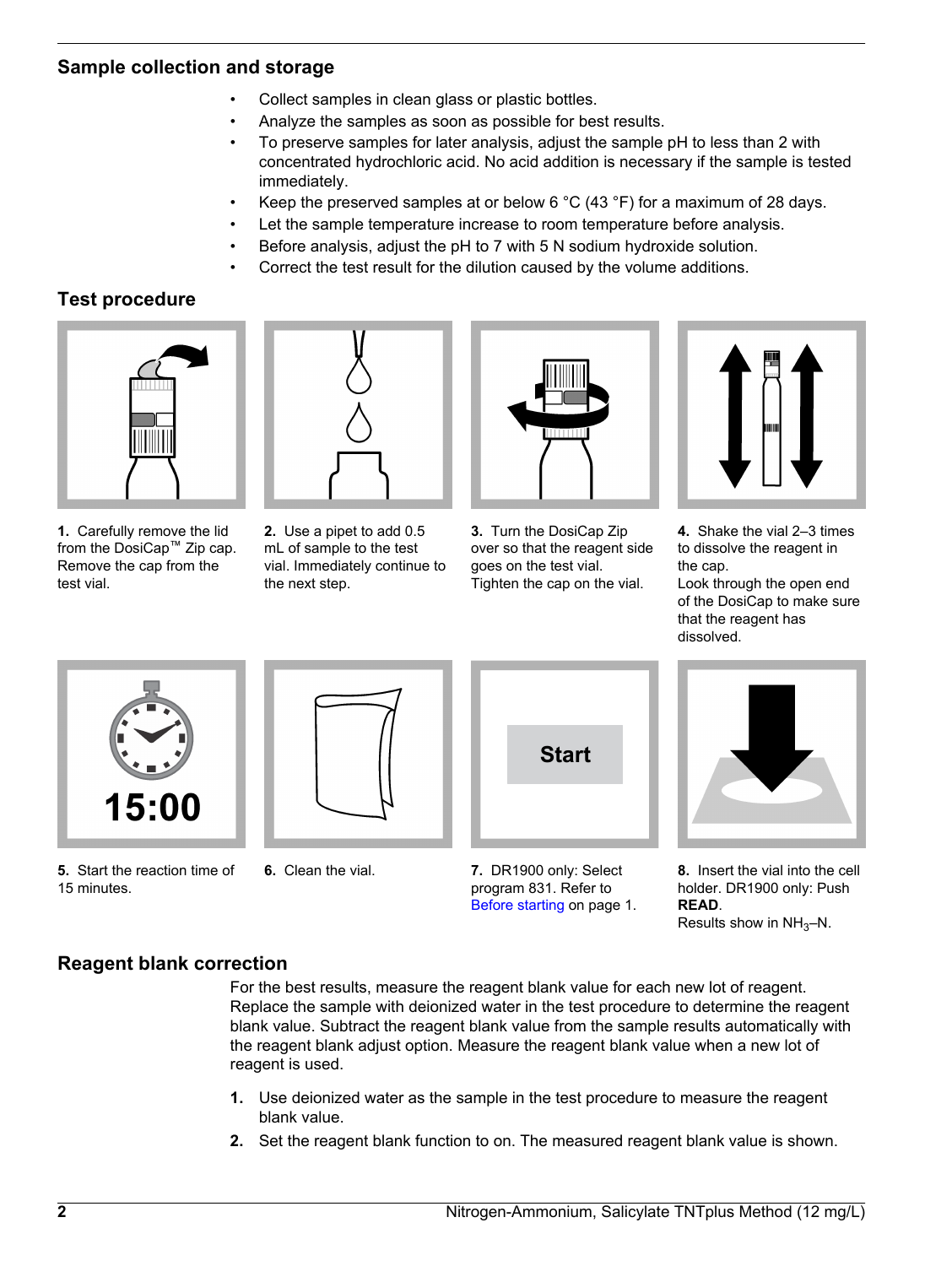**3.** Accept the blank value. The reagent blank value is then subtracted from all results until the reagent blank function is set to off or a different method is selected. *Note: As an alternative, record or enter the reagent blank value at a different time. Push the highlighted reagent blank box and use the keypad to enter the value.*

# **Sample blanks**

Samples with color or turbidity can cause high results. Samples without color or turbidity do not require sample blanks. To adjust for color or turbidity, use the steps that follow to find the sample blank.

- **1.** Do the test procedure, but do not remove the foil lid from the vial.
- **2.** Put the cap on the vial.
- **3.** Subtract the value from the final procedure step from the initial sample value to get the corrected sample concentration.

## **Interferences**

Table 2 shows that the ions were individually examined to the given concentrations and do not cause interference. No cumulative effects or influences of other ions were found.

Primary amines are found and cause high-bias results. A 10,000-fold excess of urea does not interfere. All reducing agents interfere and cause low-bias results.

*Note: An analyte concentration that is larger than the stated range adversely has an effect on color formation, which results in a false reading within the method range.*

Verify measurement results with sample dilutions or standard additions.

Distillation is necessary for samples with severe interferences. Complete the distillation procedure with the Hach General Purpose Distillation Set.

#### **Table 2 Interfering substances**

| Interfering substance                                                                                                                                                                                                        | Interference level |
|------------------------------------------------------------------------------------------------------------------------------------------------------------------------------------------------------------------------------|--------------------|
| $ Cl^-$ , $SO_4^{2-}$                                                                                                                                                                                                        | 1000 mg/L          |
| $K^+$ , Na <sup>+</sup> , Ca <sup>2+</sup>                                                                                                                                                                                   | 500 mg/L           |
| $\vert$ CO <sub>3</sub> <sup>2-</sup> , NO <sub>3</sub> <sup>-</sup> , Fe <sup>3+</sup> , Cr <sup>3+</sup> , Cr <sup>6+</sup> , Zn <sup>2+</sup> , Cu <sup>2+</sup> , Co <sup>2+</sup> , Ni <sup>2+</sup> , Hg <sup>2+</sup> | 50 mg/L            |
| $Fe2+$                                                                                                                                                                                                                       | $25 \text{ mg/L}$  |
| $Sn^{2+}$                                                                                                                                                                                                                    | 10 $mg/L$          |
| $Pb^{2+}$                                                                                                                                                                                                                    | 5 mg/L             |
| $Ag+$                                                                                                                                                                                                                        | 2 mg/L             |

## **Accuracy check**

#### **Standard solution method**

Use the standard solution method to validate the test procedure, the reagents and the instrument.

Items to collect:

- Nitrogen, Ammonia Standard Solution, 10-mg/L NH $_3$ –N or Wastewater Effluent Standard Solution, Mixed Parameter
- **1.** Use the test procedure to measure the concentration of the standard solution.
- **2.** Compare the expected result to the actual result.

*Note: The factory calibration can be adjusted slightly with the standard calibration adjust option so that the instrument shows the expected value of the standard solution. The adjusted calibration is then used for all test results. This adjustment can increase the test accuracy when there are small variations in the reagents or instruments.*